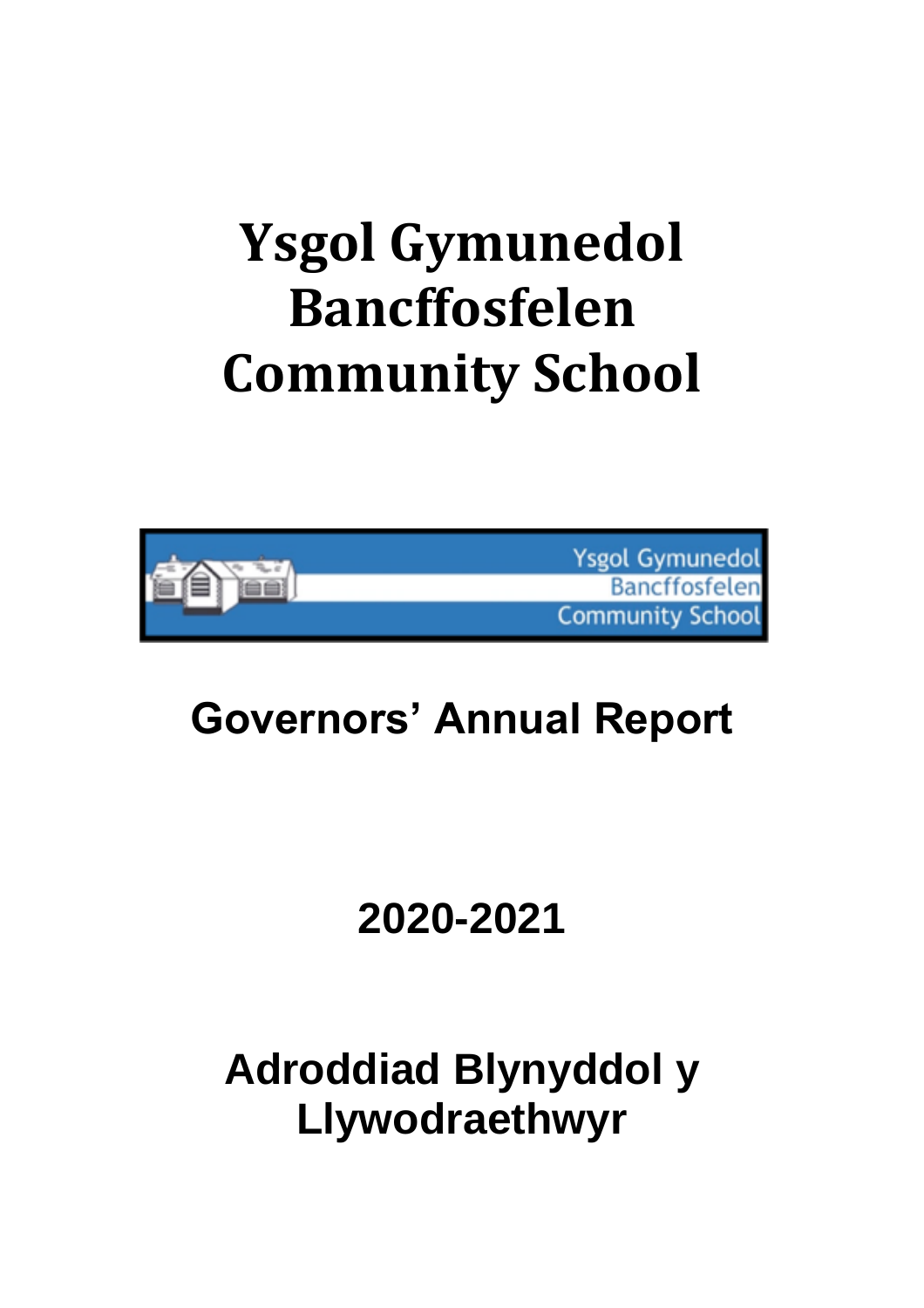**The staff, governors and I would like to thank you all sincerely for all your co-operation and support over this last year.**

**Despite all challenges we have worked together to ensure that all pupils of our school have enjoyed as many experiences and continuity as possible.**

 **Thank you,**

 **Marie Langabeer**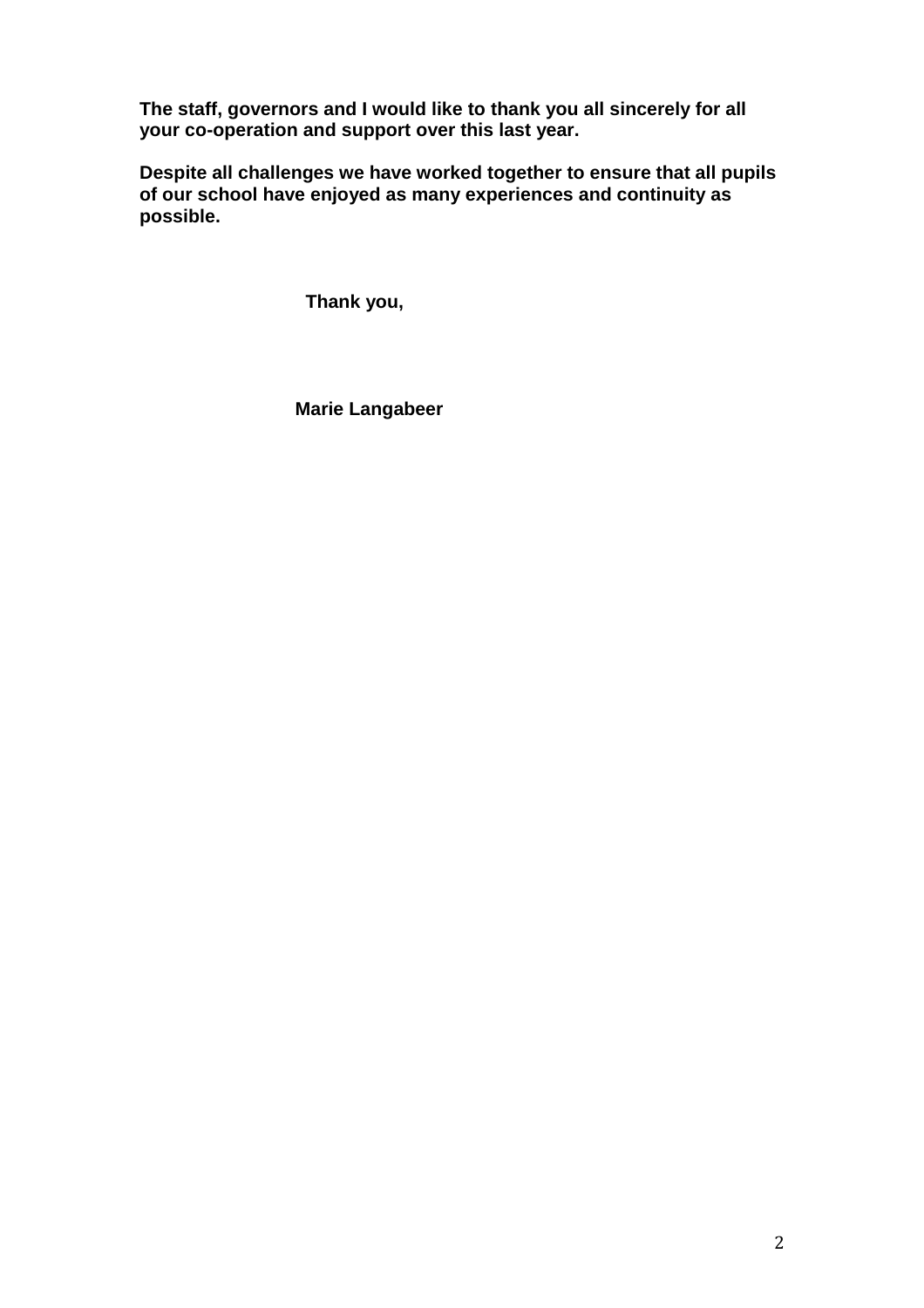### **BANCFFOSFELEN COMMUNITY SCHOOL**

#### *GOVERNORS' ANNUAL REPORT 2020 – 2021*

*Chairperson of Governors:* Mr L Howells

Bancffosfelen School Bancffosfelen Llanelli SA15 5DR

*Clerk to the Governors:* Mrs Miriam Evans

 Mrs M Evans Bancffosfelen School Bancffosfelen Llanelli SA15 5DR

The full list of Governors is as follows:

### *NAME STATUS TERM OF OFFICE EXPIRES*

| Parent                               | 10.03.2024 |
|--------------------------------------|------------|
| LEA                                  | 28.11.2022 |
| <b>LEA</b>                           | 26.03.2024 |
| <b>Additional Community Governor</b> | 25.01.2022 |
| Headteacher                          |            |
| Teacher                              | 18.09.2022 |
| Parent                               | 15.10.2021 |
| Parent                               | 08.10.2021 |
| <b>Community Representative</b>      | 11.06.2021 |
| <b>Community Representative</b>      | 20.12.2023 |
|                                      |            |

| Chairperson:             | 2020/2021: | Mr L Howells |
|--------------------------|------------|--------------|
| <b>Vice-Chairperson:</b> | 2020/2021: | Mrs D Davies |

#### **Safeguarding**

Miss Marie Langabeer, Mrs Amanda Rees and Mrs Davinia Davies Bancffosfelen Community School Annual Governors' Report 2020-2021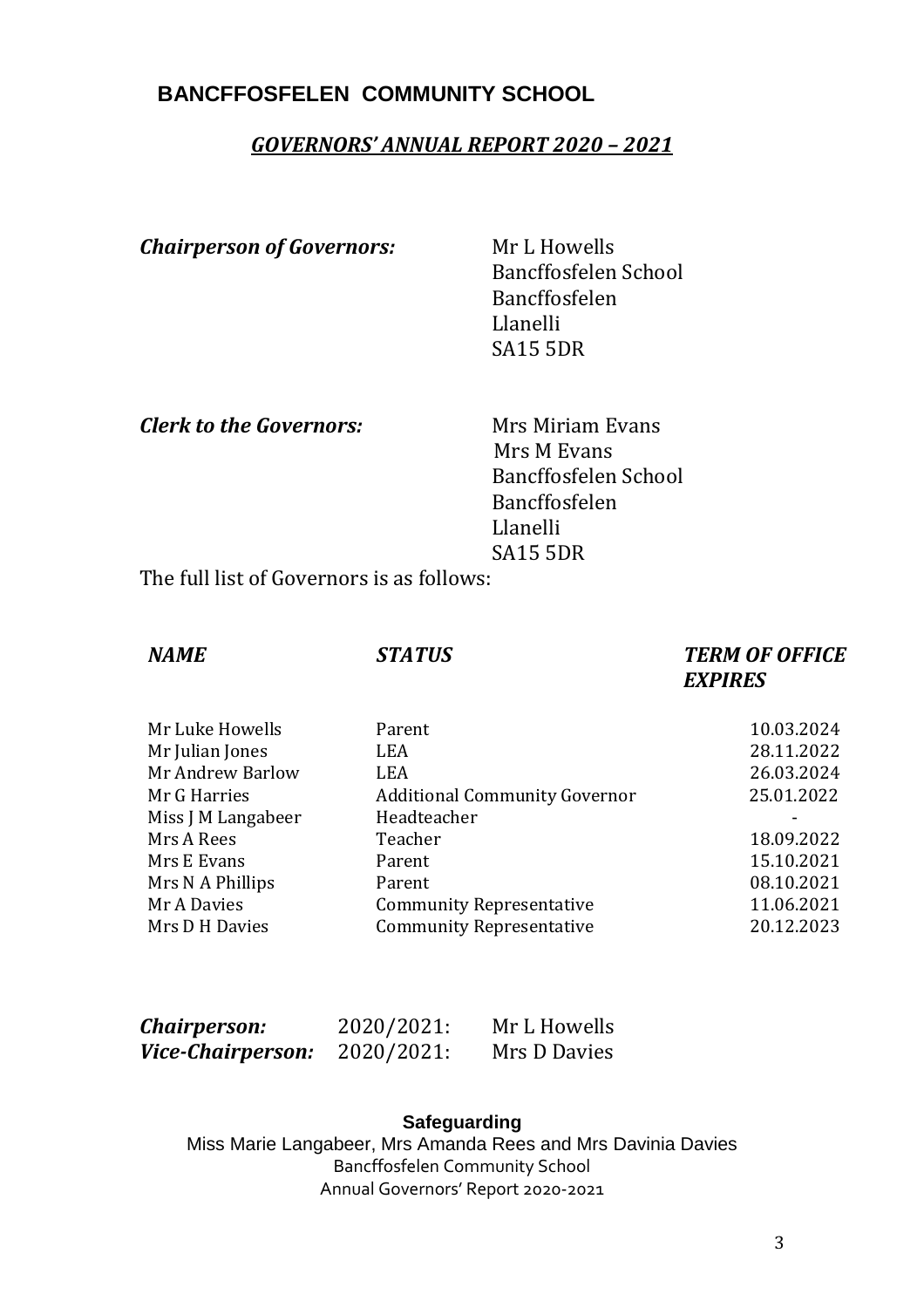#### **Staffing Summer 2021**

Number of pupils on roll Summer term 2021 = 51 Number of classes = 2

**Foundation Phase:** Mrs Amanda Rees and Miss Elin Davies(0.8)

**Key Stage 2:** Mrs Susan Simpson

**Learning Support Assistants:** Mrs Anharad Bryant, Mrs Anne Marie Passmore (0.6) and Mrs Sarah Wilkinson (0.2)

**PPA Teacher :** Mrs Lynne Jones(0.2)

#### **Peripatetic Music Teachers:**

Mr Gethin Saunders – Brass Mrs Gail Davies - Recorders for years 3, 4, 5 a 6

We welcomed a new caretaker - Mr Roger Selwood who has been employed to cover Mrs Christine Williams

#### **Bancffosfelen Community School**

Bancffosfelen Community School is a Welsh medium School.

Pupils in the Foundation Phase are taught through the medium of Welsh. English is introduced in Key Stage 2.

Pupils who join the school at Key Stage 2 will have the opportunity to attend the Ganolfan Iaith.

All communication to parents is bilingual. The pupils of Bancffosfelen School are developing the "Siarter Iaith" and have been awarded the Bronze Award.

#### Self Evaluation and School Development Plan

The school has a monitoring programme which ensures that all subjects and aspects of the curriculum are evaluated.

All areas that require further development are noted on the School's Development Plan.

All staff attend In Service Training to meet the requirements of our School Development Plan and Individual Professional Development.

Targets on the School's Development Plan include: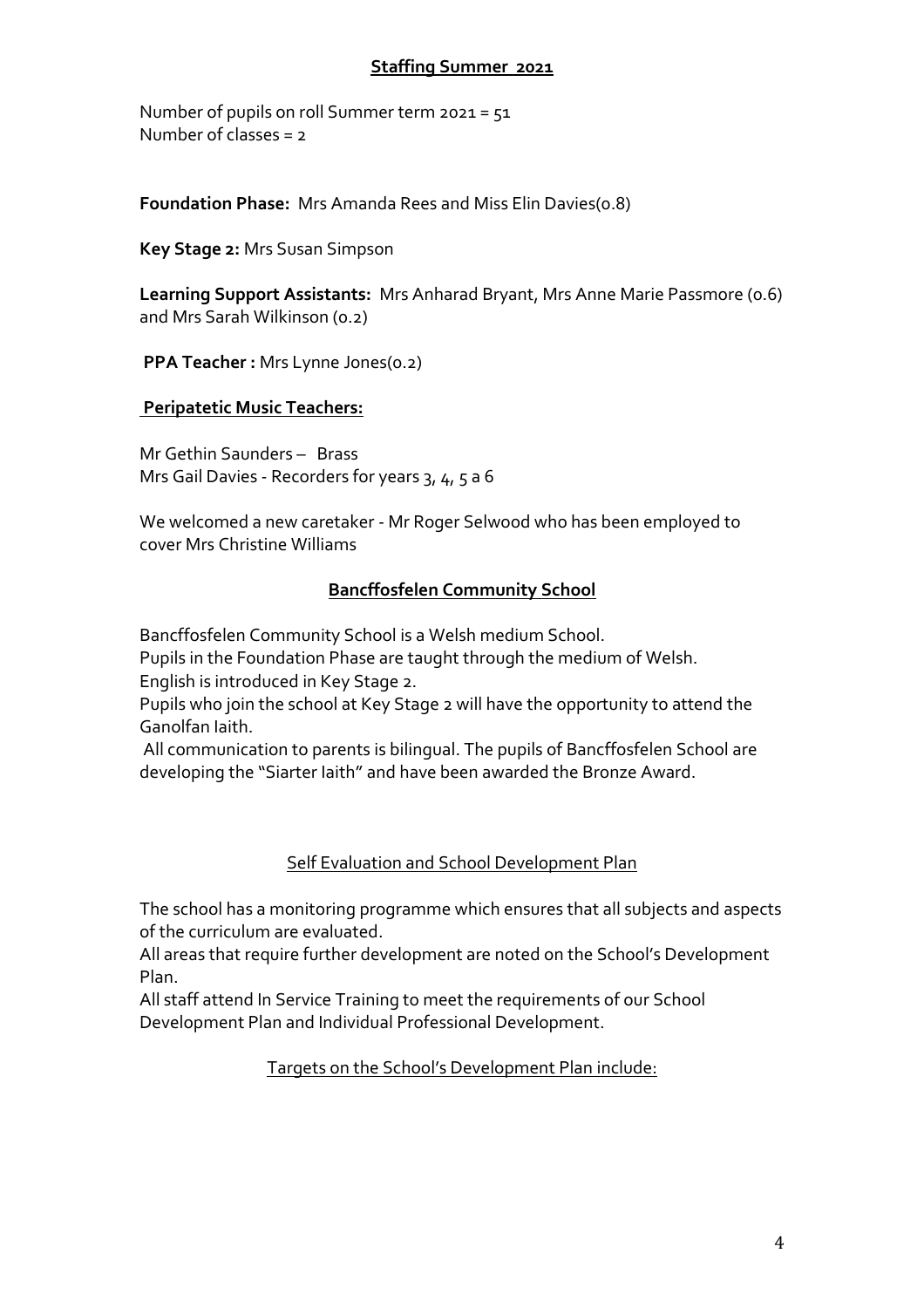| Description/activity/progress                                                                                                                                             | <b>Progress</b> (this should relate to progress against<br>the 'current term plans' from the previous HT<br>report, and any additional progress in areas not<br>previously planned/reported):                                                                                                                                                                                                                                                                                                                                                                                                                                                                                                                                                                                                                                                                                                                                                                                                                                                                                           |
|---------------------------------------------------------------------------------------------------------------------------------------------------------------------------|-----------------------------------------------------------------------------------------------------------------------------------------------------------------------------------------------------------------------------------------------------------------------------------------------------------------------------------------------------------------------------------------------------------------------------------------------------------------------------------------------------------------------------------------------------------------------------------------------------------------------------------------------------------------------------------------------------------------------------------------------------------------------------------------------------------------------------------------------------------------------------------------------------------------------------------------------------------------------------------------------------------------------------------------------------------------------------------------|
| To plan interesting, exciting<br>numeracy experiences to<br>develop reasoning skills in<br>problem solving in every day<br>situations independently and<br>co-operatively | Staff meeting to ensure all new staff provide<br>opportunities to apply numeracy skills across<br>the curriculum.<br>Work has commenced on planning of numeracy<br>across the curriculum.<br>First meeting of Numeracy SLO attended by<br>staff<br>Numeracy Pod training attended by all staff<br>Numeracy activities are planned for all pupils on<br>line.<br>Examples of good practice include-collecting<br>data on favourite songs for Dydd Miwsig Cymru,<br>organising data on penguins for National<br>penguin Day, measuring temperatures in 2, 5<br>and 10 degrees, collecting data for the RSPB<br>Bird Watch, measuring and weighing skills for<br>cooking etc.                                                                                                                                                                                                                                                                                                                                                                                                              |
| To ensure all pupils can<br>benefit from a Health and<br><b>Wellbeing curriculum that</b><br>meets their needs effectively.                                               | Groups have been identified to target.<br>Training in Relationships was attended by all<br>staff on January 4 <sup>th</sup> .<br>Whole school and class strategies for improving<br>behaviour and engagement were shared.<br>Staff attend Positive Play training weekly from<br>February.<br>Activities were shared with all pupils during<br>Children's Mental Health Week on the theme<br>express yourself.<br>Wellbeing activities are shared on-line weekly.<br>All pupils participated in national Childrens'<br>Wellbeing week- express yourself<br>Pupils and staff are participating in 1 million<br>Active Minutes held by Actif Sir Gar.<br>A member of staff is being trained in ELSA-<br>emotional Literacy<br>All pupils had activities on healthy and positive<br>relationships by Sbectrwm.<br>Pupils took part in Empathy activities for<br>Empathy week.<br>Activities were shared on Twitter for families to<br>participate in over the half term holidays.<br>Pupils participate in wellbeing activities -<br>Mental health day, being kind, being respectful<br>etc |

**School Targets and progress made:**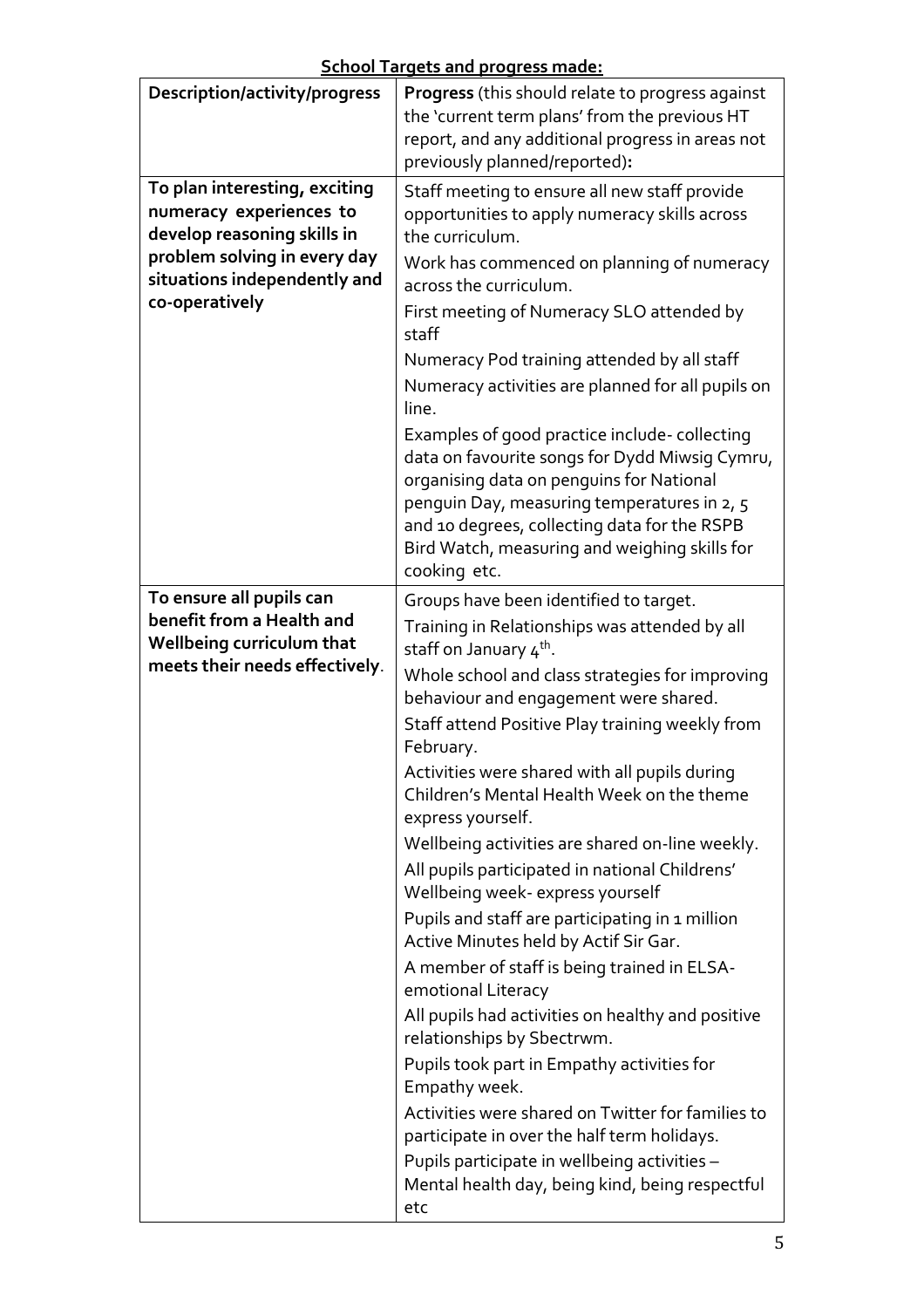|                                                                                                                                                                                                       | All staff attended training in PROACT SCIP -<br>weekly for 6 weeks<br>Staff have been looking at the new Area of<br>learning in the Health and Wellbeing curriculum<br>orders for 2022. Long term planning has started<br>in order to ensure progression and continuity.<br>A parent questionnaire has been shared to<br>collect parental views.                                                                                                                                                                                                                                                                                                                                             |
|-------------------------------------------------------------------------------------------------------------------------------------------------------------------------------------------------------|----------------------------------------------------------------------------------------------------------------------------------------------------------------------------------------------------------------------------------------------------------------------------------------------------------------------------------------------------------------------------------------------------------------------------------------------------------------------------------------------------------------------------------------------------------------------------------------------------------------------------------------------------------------------------------------------|
| To develop pupils'<br>communication skills - oracy,<br>reading and writing across<br>the curriculum so that they<br>can express their opinions<br>confidently developing their<br>values and identity | Oracy language patterns are shared with pupils<br>to encourage their correct use.<br>Discussion topics are set for pupils to discuss<br>their points of view giving reasons.<br>Participate in Dydd Miwsig Cymru.<br>Activities on line are modelled using the correct<br>Welsh language patterns- mae  gyda fi, ydy,<br>nac ydy etc<br>Pupils have been given opportunities to speak<br>with the class teacher in on-line sessions e.g.<br>Beth sy'n gwneud fi'n hapus? Using the correct<br>language patterns etc Pupils have written<br>instructions, letters, stories- y Llwybr Hud.<br>St David's Day activities were held for all pupils.<br>Staff attended training on Cynllun Clonc. |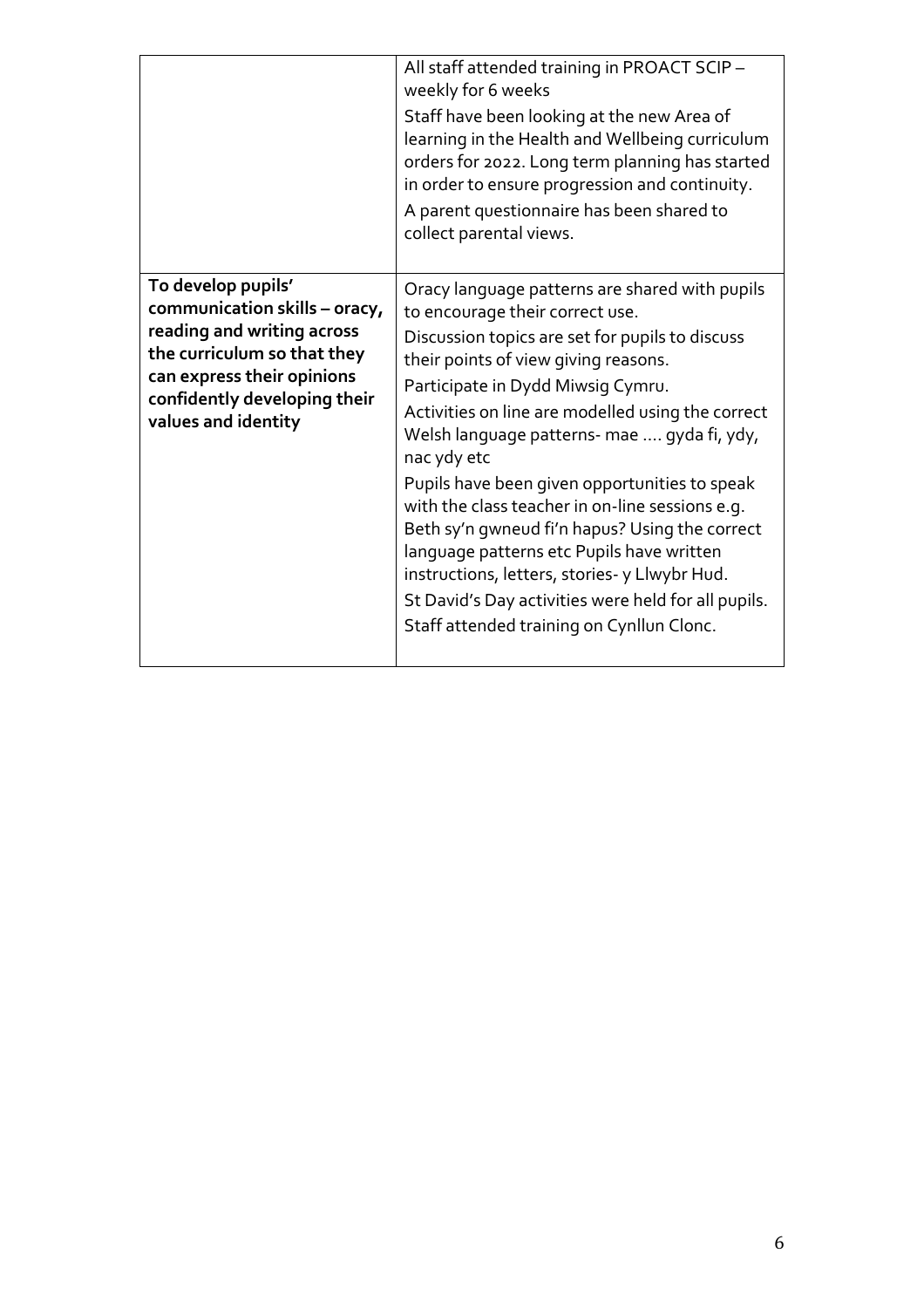| Ensure a stable leader for the<br>school | The governing bodies of Llannon and Bancffosfelen<br>Schools agreed to extend Miss Langabeer's contract for<br>another year<br>A teacher was appointed for key stage 2.<br>A self development plan was developed.<br>Monitoring of lessons was undertaken - working<br>cooperatively with staff from Llannon school<br>Performance Management of all staff was undertaken.<br>To settle foundation pupils into school routines a new<br>teacher was appointed for 4 days a week      |
|------------------------------------------|--------------------------------------------------------------------------------------------------------------------------------------------------------------------------------------------------------------------------------------------------------------------------------------------------------------------------------------------------------------------------------------------------------------------------------------------------------------------------------------|
| Increase the level of challenge          | Planning now includes differentiated tasks for MAT, ALN                                                                                                                                                                                                                                                                                                                                                                                                                              |
| in teaching                              | etc in order to challenge all pupils.<br>Planning includes the strategies used in the foundation<br>phase, the digital framework, pupil voice, differentiated<br>activities, the four core purposes of the new curriculum<br>so to develop creative, ambitious, confident and healthy<br>learners.<br>Visits to schools showing good practice- Bro Brynach,<br>Llannon etc<br>Ensuring pupils understand the prosess of assessment for<br>learning in order to improve their work.   |
| Implement the principles of the          | Staff to be part of the County's project for improvement                                                                                                                                                                                                                                                                                                                                                                                                                             |
| foundation phase in full                 | "Moving Forward" to develop the<br>in the classroom and<br>out doors, to develop assessment procedures and to<br>encourage the independance of learners.<br>Areas of learning developed in the foundation classroom.<br>Areas of learning developed in the outdoor learning area.<br>Staff attended training - Llythrennau a Synau, Geirio<br>Gwych, Pie Corbett etc                                                                                                                 |
| Improve pupils' ICT skills               | Key stage 2 teacher to attend training on Coding, Data-                                                                                                                                                                                                                                                                                                                                                                                                                              |
|                                          | Excel etc<br>An ICT audit was completed<br>Planning to include opportunities for ICT and numeracy<br>activities.<br>A buisness enterprise to be completed annually to<br>develop ICT and numeracy skills.<br>Key Stage 2 pupils participated in an on line session on<br>Ocean's Day-the class poem they had wriiten was shared<br>with all school as an example of good practice<br>Key stage 2 pupils used the green screen to record their<br>potions when studying a Welsh story |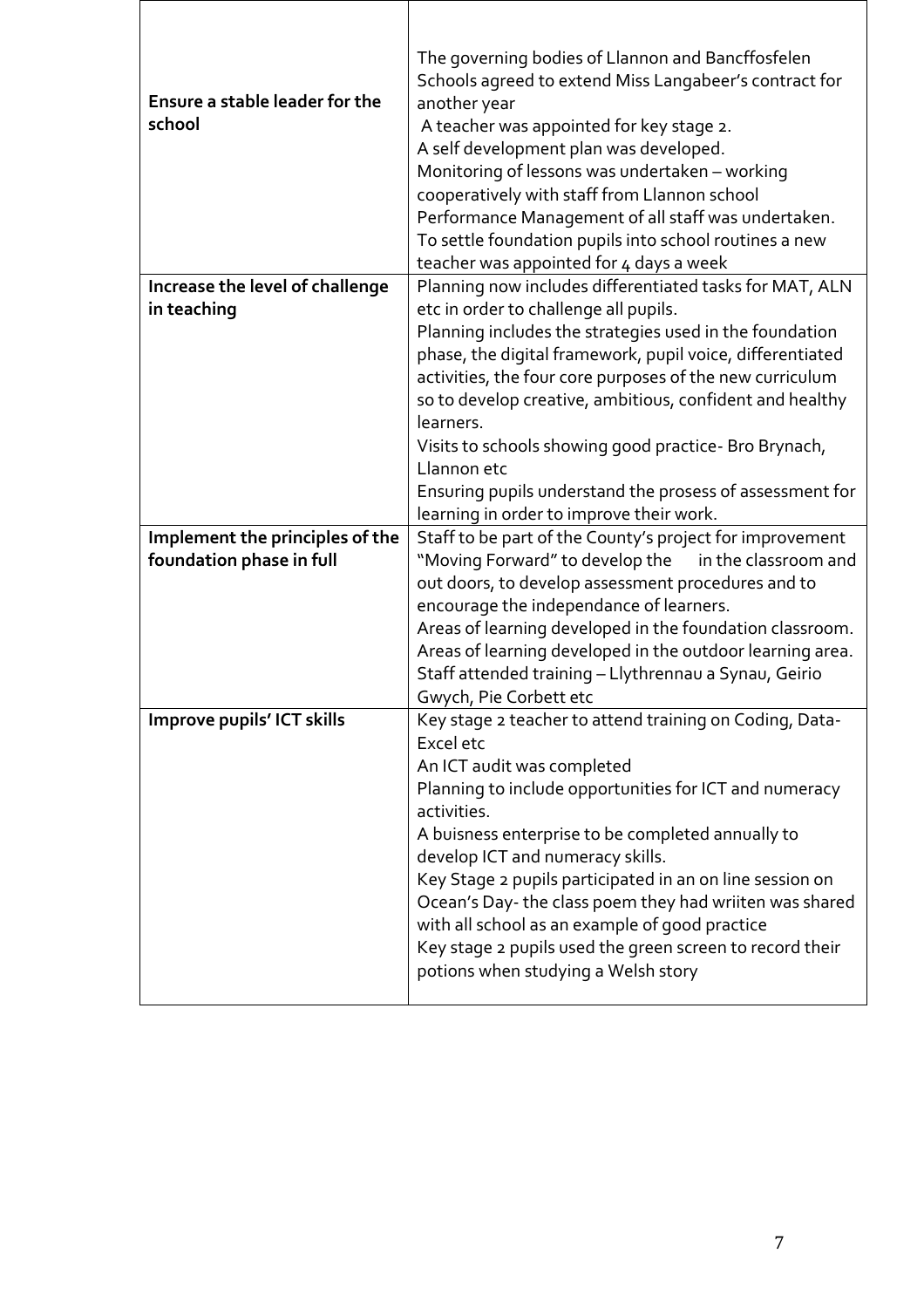#### School Policies

Many new policies have been reviewed over the year and have been shared with the staff and Governors.

We have reviewed and accepted the following policies –

Safeguarding

Working Safely on Line

Behavioural to include covid 19

Whistle blowing

Anti bullying

**Complaints** 

Staff disciplinary

Restraint policy

### Teaching and Learning

Teaching and learning standards are monitored by the Headteacher, Governors, the County Advisor and Estyn inspectors.

We are committed to raising the level of our pupils' Basic Skills in Literacy, ICT and Numeracy. Target groups have been undertaking "Chatt " and "Letters and sounds"

### Additional Learning Needs

It is our aim to recognise any additional learning needs of our pupils immediately, and to take the appropriate steps to meet their needs.

We communicate closely with parents and use the appropriate resources to support pupils with Special Educational Needs.

We also receive invaluable support from the County's Educational Psychologist and Behavioural Centre.

#### Pupils with Disabilities

Pupils are accepted to attend our school in accordance with the School's Equal Opportunities Policy.

Pupils with physical disabilities are accepted and educated as described by the external agencies in order to ensure development and a continuum in their education.

#### **Healthy Schools**

The school is committed to encouraging a healthy lifestyle and follows the guidelines of Carmarthenshire Healthy Schools. The school emphasises looking after our health by encouraging fruit snacks at break times, water in pupils' drink bottles and healthy lunch boxes. The Healthy School Committee members also sell fruit at break times and this also helps pupils become more numerate. Pupils have also started running a mile a day and undertaking Actif activities.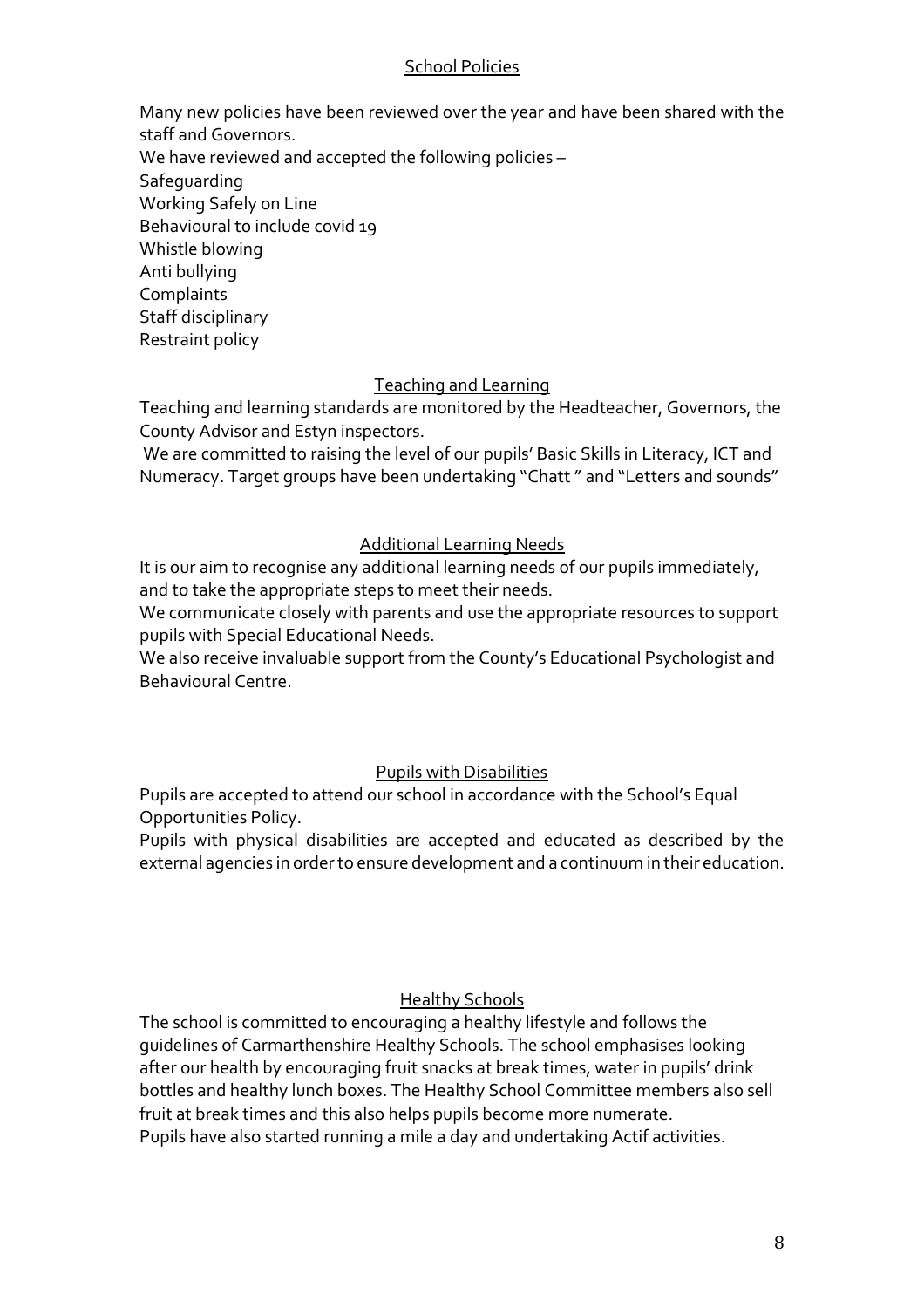#### Community Links

The School Governors visit the school regularly. All Governors have curriculum and aspect responsibilities.

We accept students on work experience from Maes y Gwendraeth and local Colleges including Llanelli, Ammanford, Gorseinon and Trinity College.

The school has a close relationship with the Mudiad Meithrin who meet in the school hall and also with the Cylch Ti a Fi who meet once a week in school.

We have good links with Crosshands Police Station. PC Ali visits the school termly to take classes in activities such as cyber bullying, drugs, safe choices, safe places to play, and good behaviour.

We welcome all community members to join us in a number of activities that the PTA usually hold: -

- Christmas Fair in the village hall
- Christmas Service in the village hall
- School Sports
- **•** Summer Fair

We have supported charities including Children in Need, Christmas Toy Appeal, Size of Wales etc.

We also support Bancffosfelen Eisteddfod and Show.

We thank everybody for their support over the year.

#### Parents and Teachers' Association

We are proud of the close relationship we have with our parents. Our open door policy ensures that all parents are welcomed to discuss anything. The Parents and Teachers' Association has organised a Christmas Raffle which helped pay for :

> A new door bell Furniture for the key satge 2 class

Thank you to all officers for their hard work and commitment over the year.

#### **Attendance**

Attendance for the year from September 2<sup>nd</sup> 2020 to June 26<sup>th</sup> 2021 - 94.95% Attendance target- 95%

| Class                   | Attended % | <b>Authorised Absence</b> |
|-------------------------|------------|---------------------------|
|                         |            | %                         |
| <b>Foundation Phase</b> | 94.55%     | 5.45%                     |
| Key Stage 2             | 95.48%     | 4.52%                     |
| School                  | 94.95%     | 5.05%                     |

#### Decisions made in the last meeting

No decisions were made.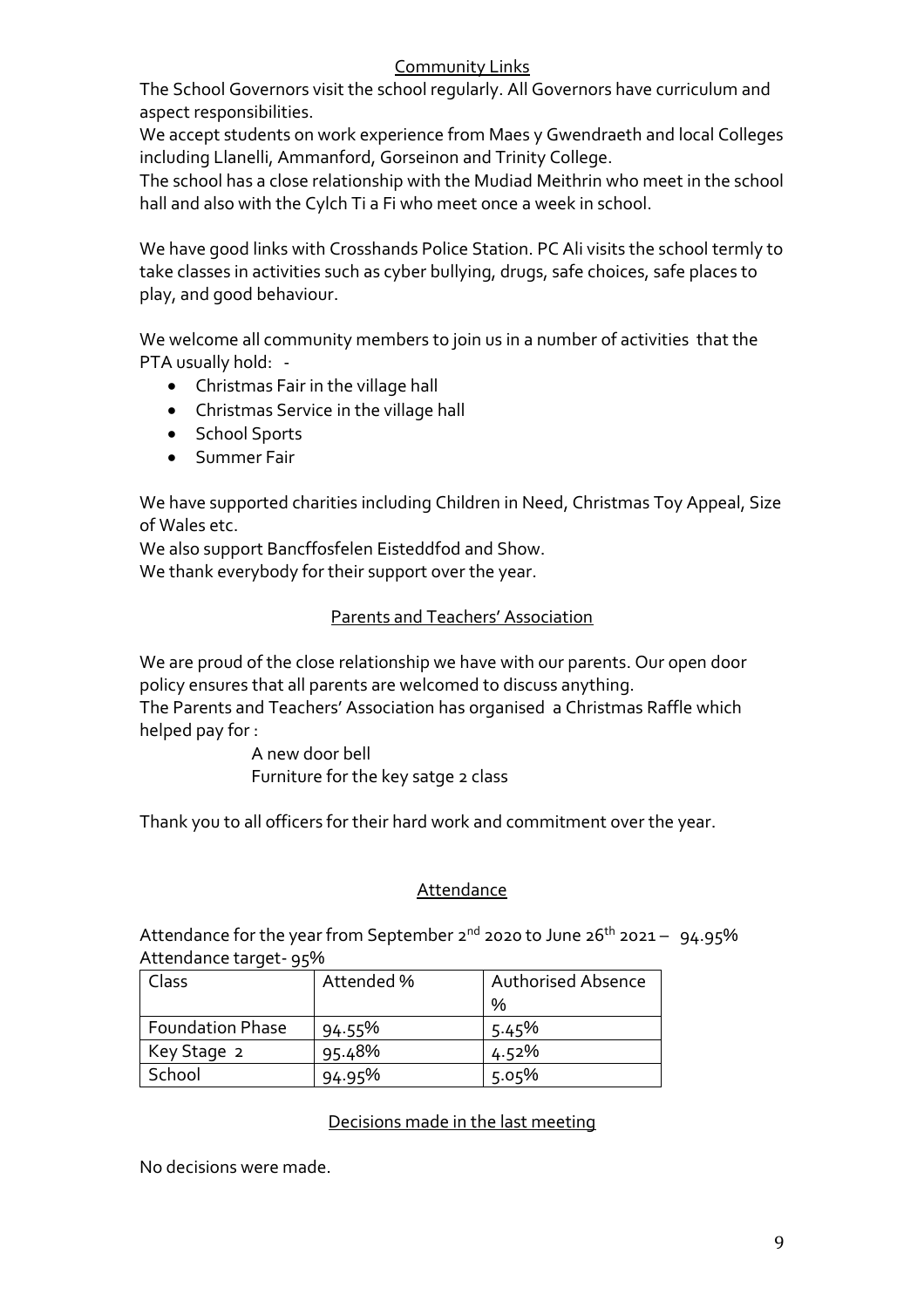#### School Handbook

The school handbook was updated in July and is available from the School office and school website.

### The Building

The school has been painted over the lockdown

#### Toilets

There are two toilet blocks- one girls' toilet block and one boys' toilet block in the main corridor. There are two toilets for staff- male and female also in the corridor. During this period with covid restrictions the male staff toilet has been used by key stage 2 girls, the girls toilet by the foundation phase bubble and the boys toilets by key stage 2 boys. They are cleaned daily.

#### School Activities

#### **Sporting**

- Two Sports Ambassadors received training by Dragon Sports
- They hold skills sessions for all other pupils
- All pupils had the opportunity to represent the school in the School Sports day.
- All pupils and staff participate in running/walking a mile a day to improve fitness and well being.

#### Community Links

- Years 3,4,5 and 6 had the opportunity to see Symphony Cymru's concert
- A Thanksgiving Service was held remotely in school on teams
- Christmas productions performed by all pupils were filmed and shared with all pupils so parents could view
- Parents' Evenings were held remotley over the week.
- Book Day was celebrated with all pupils bringing in their favourite reading books.
- Various activities were held on reading books .
- All pupils in key stage 2

#### Parent Teachers' Association

A Christmas raffle was held. Thank you to everyone who supported.

#### School Council

- Pupils organised a dressing up day to raise money for Children in Need.
- Pupils organised a dress in red, green or yellow to support Wales' football team in the Euros.
- The money rasied was donated to Maint Cymru.
- Money was raised for Apêl Teganau Nadolig / Christmas Toy Appeal.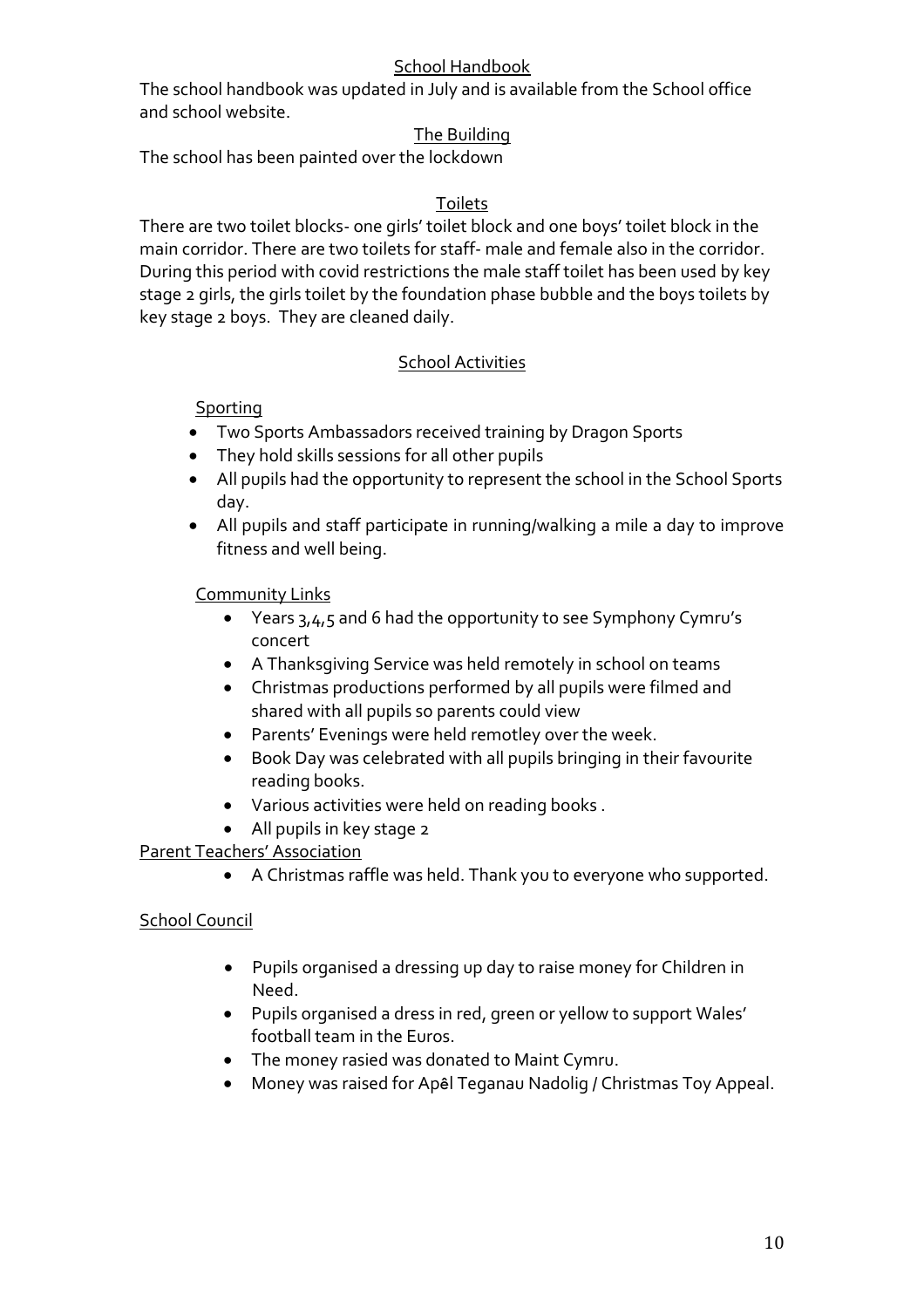#### School's Eco Committee

- Fair Trade Week was celebrated with various on-line activites.
- Pupils took part in the Eco review.
- A competition was held to make an artefact from recylled materials to hold plants/ flowers. They are displayed around the school boundary.
- The pupils in key stage 2 have worked hard to improve the outside area-making focused tasks areas from pallets and planting flowers etc
- The School's Committee worked hard to meet the requirements of the Eco school's status.
- The Eco committee was successful in gaining the Eco award! Congratulations!
- The Eco committee had a planning meeting with Bethan Phillips Eco coordinator for Carmarthenshire to plan ahead for September.

### Healthy School's Committee/ Well being

- PC Ali visited the school and held workshops on drugs, keeping safe, e safety and bullying.
- Activities were shared on line for Fair Trade week.
- Activities were held on E Safety during E Safety Week
- Workshops were held by Sbectrum on keeping safe etc
- Mindfullness and yoga activities were introduced to the pupils on their return to school
- A workshop was held by Elinor from the Fire Brigade on-line for foundation phase pupils
- All pupils participated in Children's Mental Health week e.g. filling a jar with the things they are grateful for, what makes them happy, doodle an emotion, what activities we are missing etc
- Pupils participated in a week of various activities to develop empathy on World Empathy Day.
- Activities were shared on Twitter for families to participate in over half term to develop Empathy.
- $^{\bullet}$  Training in Relationships was attended by all staff on January 4th.
- Whole school and class strategies for improving behaviour and engagement were shared.
- Activities were shared with all pupils during Children's Mental Health Week on the theme express yourself.
- Pupils participated in the County Lantern Challenge by producing lanterns to share messages of light, hope, kindness and love in our community.
- Pupils and staff are participating in 1 million Active Minutes held by Actif Sir Gar
- Training on gardening in the curriculum.
- Continue with the on-line training on Outdoor Education.
- More purposeful use of the outdoor area to develop wellbeing.
- Pupils have planting, growing, doing art activities etc
- All pupils eat fruit as whole classes to encourage healthy and mindful eating
- Foundation phase pupils have a story at the end of the day.
- Wellbeing, being a good friend, being respectful, working and playing together etc.